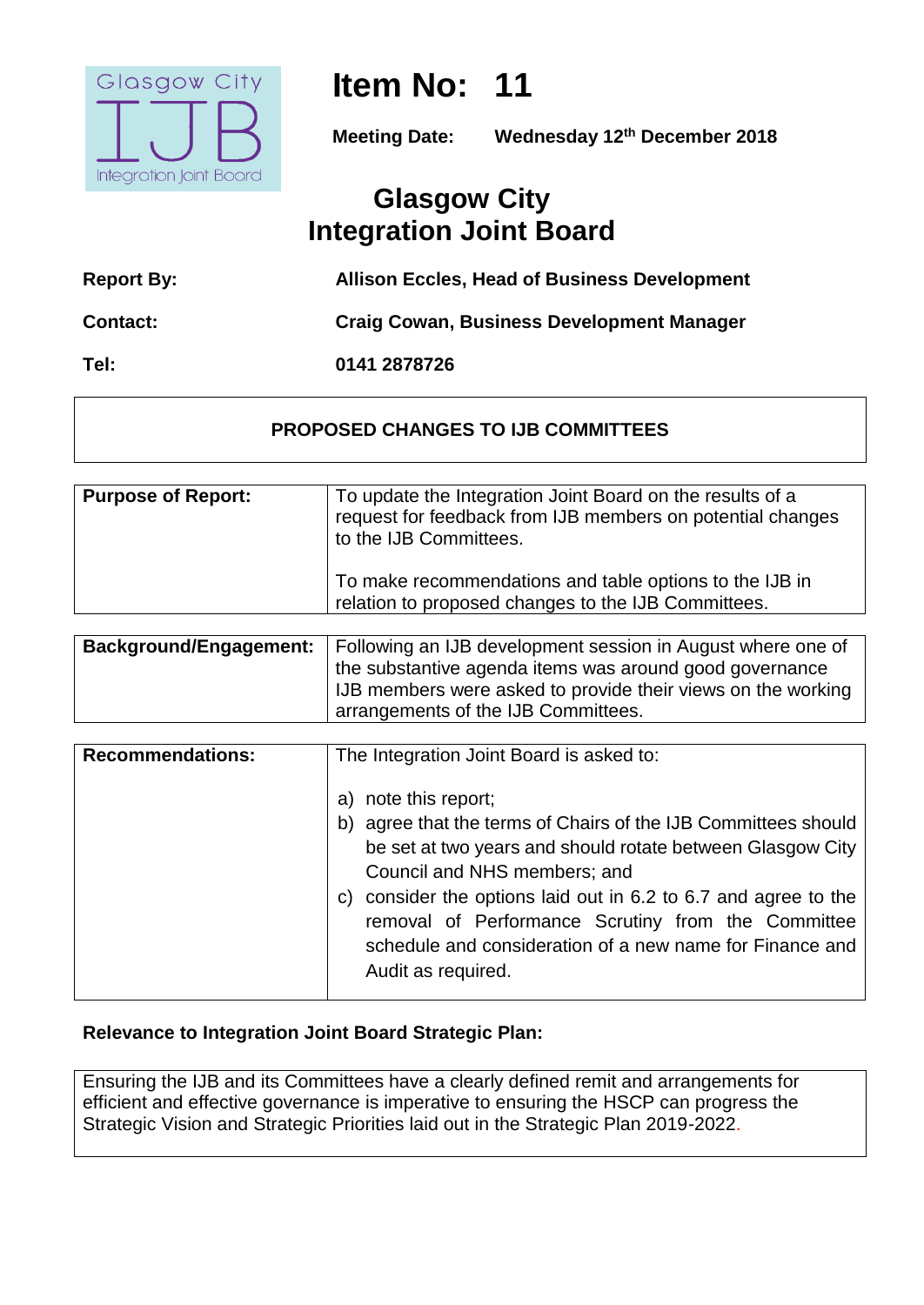### **Implications for Health and Social Care Partnership:**

| <b>Reference to National</b><br><b>Health &amp; Wellbeing</b> | Ensuring the IJB and its Committees can provide the required<br>governance to progress the aims of the Strategic Plan will |
|---------------------------------------------------------------|----------------------------------------------------------------------------------------------------------------------------|
| <b>Outcome:</b>                                               | contribute to meeting all of the National Health and Wellbeing<br>Outcomes.                                                |
|                                                               |                                                                                                                            |

| <b>Personnel:</b> | Possible revisions to the Committee arrangements will have an |
|-------------------|---------------------------------------------------------------|
|                   | impact on the resources required from officers in the         |
|                   | preparation for and attendance at the Committees.             |

| <b>Carers:</b> | None |
|----------------|------|
|                |      |

| <b>Provider Organisations:</b> | None |
|--------------------------------|------|
|                                |      |

| .<br>$E$ aua<br>r.<br>IGJ.<br>$\overline{\phantom{a}}$<br>$-$ - $\cdots$ - $\cdots$ - | `` |
|---------------------------------------------------------------------------------------|----|
|                                                                                       |    |

| <b>Financial:</b> | 1000<br>Nr.<br>ле<br>___ |
|-------------------|--------------------------|
|                   |                          |

| Legal: | All decisions in relation to revisions to Committee<br>arrangements will be in line with the Public Bodies (Joint<br>Working) (Scotland) Act 2014 and the Public Bodies (Joint<br>Working) (Integration Joint Boards) (Scotland) Order 2014 and<br>associated guidance and the IJB Standing Orders. |
|--------|-----------------------------------------------------------------------------------------------------------------------------------------------------------------------------------------------------------------------------------------------------------------------------------------------------|
|--------|-----------------------------------------------------------------------------------------------------------------------------------------------------------------------------------------------------------------------------------------------------------------------------------------------------|

| <b>Economic Impact:</b> | None |
|-------------------------|------|
|                         |      |

| Sustainability: | None |
|-----------------|------|
|                 |      |

| <b>Sustainable Procurement</b> | <b>None</b> |
|--------------------------------|-------------|
| and Article 19:                |             |

| <b>Risk Implications:</b><br>The risk to the IJB of not agreeing Committee arrangements<br>that facilitate efficient and effective governance of the work of<br>the HSCP may have a detrimental impact on its ability to<br>achieve the Strategic Vison and Priorities, and progress the<br>activity laid out in the Strategic Plan to achieve the National<br>Health and Wellbeing Outcomes. |  |
|-----------------------------------------------------------------------------------------------------------------------------------------------------------------------------------------------------------------------------------------------------------------------------------------------------------------------------------------------------------------------------------------------|--|
|-----------------------------------------------------------------------------------------------------------------------------------------------------------------------------------------------------------------------------------------------------------------------------------------------------------------------------------------------------------------------------------------------|--|

| <b>Implications for Glasgow</b> | I None |
|---------------------------------|--------|
| <b>City Council:</b>            |        |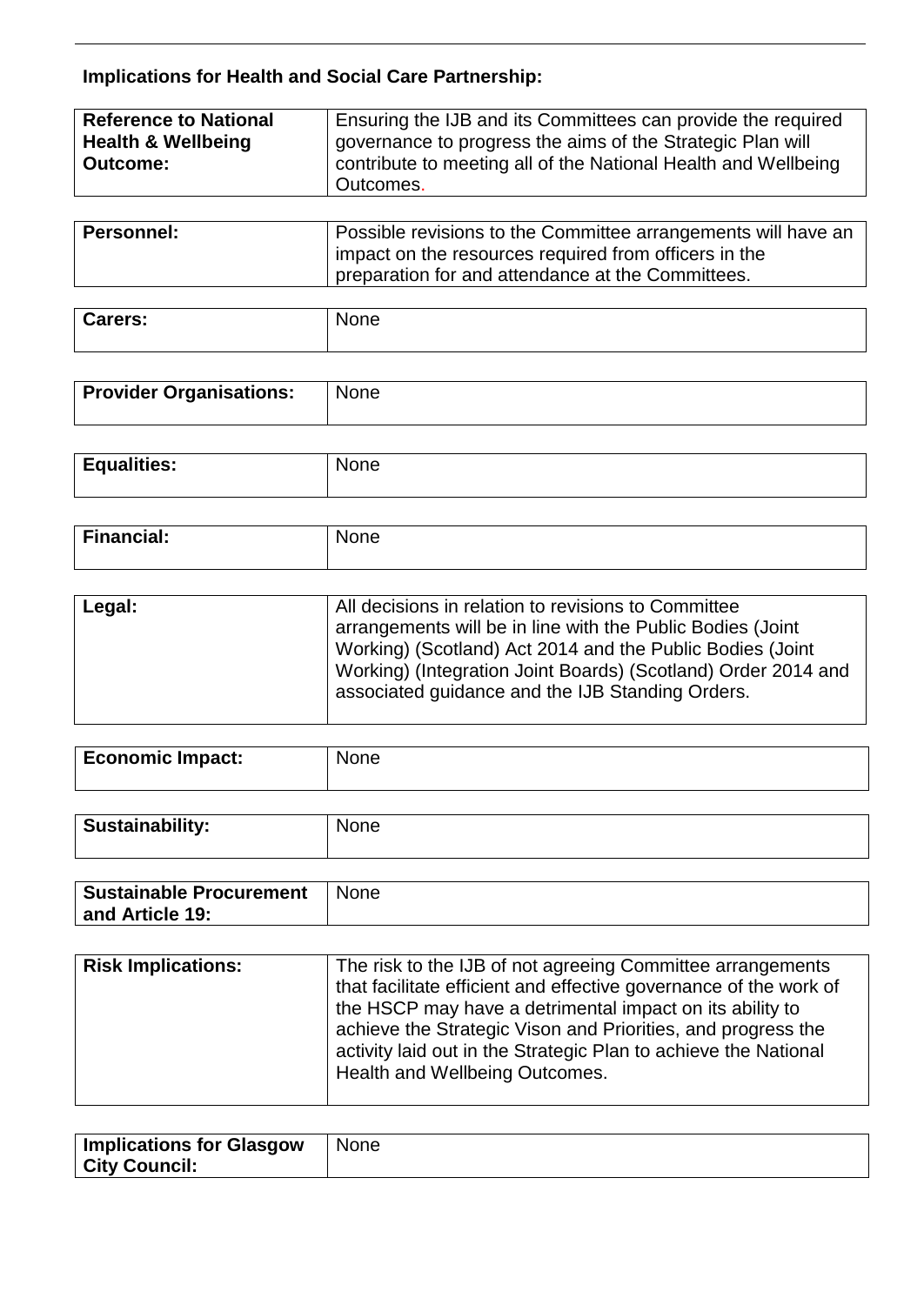| <b>Implications for NHS</b>         | <b>None</b> |
|-------------------------------------|-------------|
| <b>Greater Glasgow &amp; Clyde:</b> |             |

| <b>Direction Required to</b>    | Direction to:                                           |  |
|---------------------------------|---------------------------------------------------------|--|
| <b>Council, Health Board or</b> | 1. No Direction Required                                |  |
| <b>Both</b>                     | 2. Glasgow City Council                                 |  |
|                                 | 3. NHS Greater Glasgow & Clyde                          |  |
|                                 | 4. Glasgow City Council and NHS Greater Glasgow & Clyde |  |

#### **1. Purpose**

- 1.1 To update the Integration Joint Board on the results of a request for feedback from IJB members on potential changes to the IJB Committees.
- 1.2 To make recommendations and table options to the IJB in relation to proposed changes to the IJB Committees based on the responses received.

#### **2. Background**

- 2.1 The proceedings and business of the Glasgow City Integration Joint Board and its Committees are made under the Public Bodies (Joint Working) (Scotland) Act 2014 and the Public Bodies (Joint Working) (Integration Joint Boards) (Scotland) Order 2014 and are outlined in the [Standing Orders](https://glasgowcity.hscp.scot/publication/standing-orders-ijb) initially approved by the IJB on 8 [February 2016](https://glasgowcity.hscp.scot/sites/default/files/publications/IJB_Meeting_20160208_Item_7.pdf) and updated on [19 September 2018.](https://glasgowcity.hscp.scot/sites/default/files/publications/ITEM%20No%2017%20-%20IJB%20Membership%20and%20Update%20to%20Standing%20Orders.pdf)
- 2.2 The Standing Orders provide guidance on the membership, term of office and appointment of the Chair/Vice Chair for the IJB committees and confer on the IJB the responsibility to agree the constitution and terms of reference of its committees.
- 2.3 Under current Governance arrangements the planning of health and social care services in Glasgow is supported by the Glasgow City Integration Joint Board and three committees; IJB Finance and Audit Committee, IJB Public Engagement Committee and the IJB Performance Scrutiny Committee.
- 2.4 The term for members of the IJB committees is at the discretion of the IJB but must not exceed 3 years. The term set by the IJB for each committee (including professional members and stakeholder representatives of the IJB) is 3 years, although there is a provision for re-appointment. The remits of each committee are set out in the relevant terms of reference.

#### **3. Current Committee Remits**

3.1 The remit of the [Finance and Audit Committee](https://glasgowcity.hscp.scot/sites/default/files/publications/IJB%20Finance%20and%20Audit%20Committee%20Terms%20of%20Reference.pdf) as laid out in the terms of reference includes; monitoring financial controls; approval of annual accounts and the annual governance statement prior to submission to the IJB; scrutiny of performance; approval of the annual audit plan and consideration of audit reports and scrutiny of risk registers. This committee meets six times a year and is composed of six voting members of the IJB (3:3), plus two non-voting members and the Chair must be a non-Executive Board member or councillor who is not the Chair or Vice Chair of the IJB.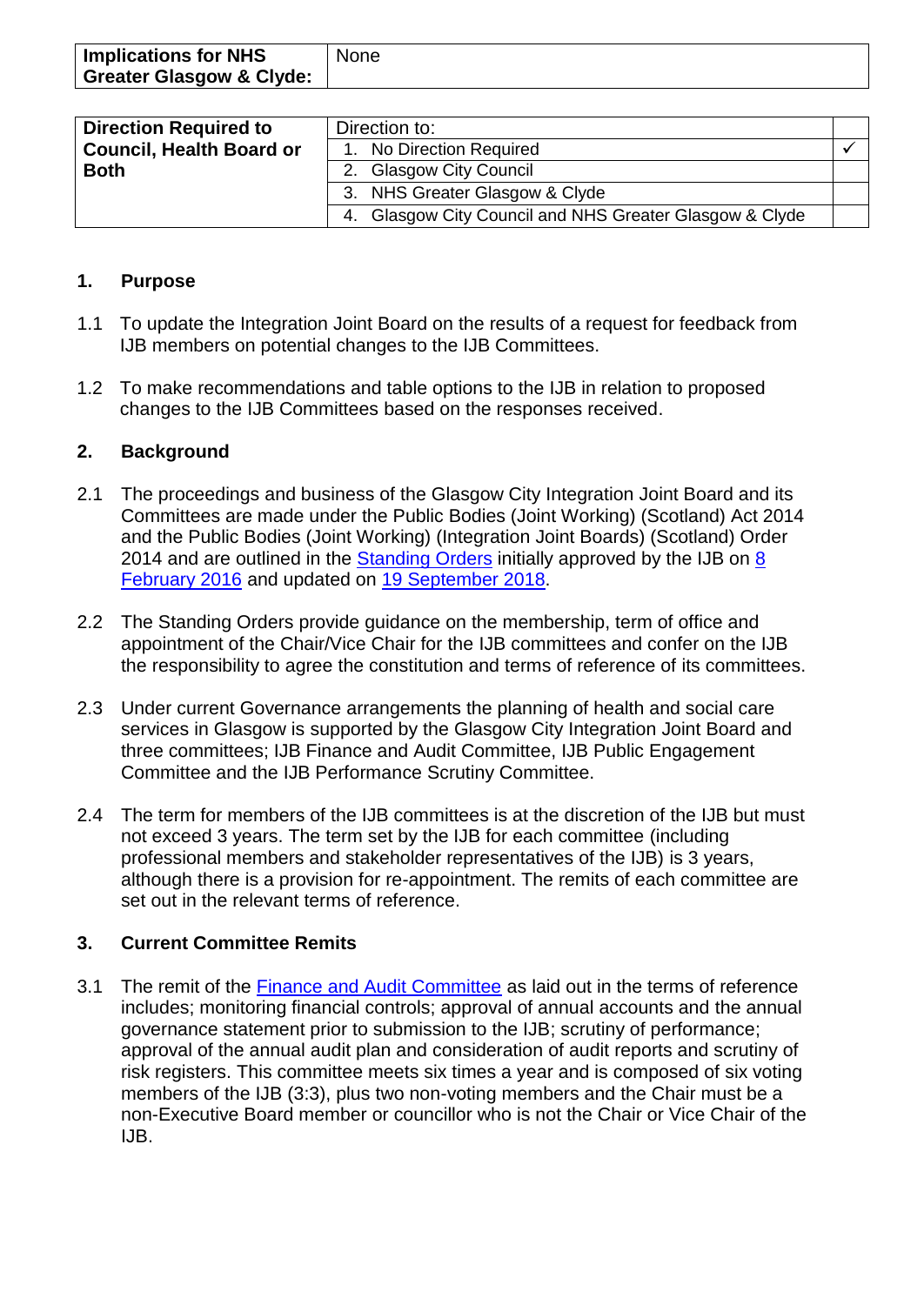- 3.2 The remit of the [Public Engagement Committee](https://glasgowcity.hscp.scot/sites/default/files/publications/IJB%20Public%20Engagement%20Committee%20Terms%20of%20Reference.pdf) as laid out in the terms of reference includes the responsibility for monitoring and reviewing the development and implementation of the IJB's Participation and Engagement Strategy and carrying out all functions conferred on the Committee by the IJB in keeping with the Participation and Engagement Strategy. The committee meets quarterly and is composed of six voting members of the IJB (3:3), plus three non-voting members and the Chair and Vice Chair alternate annually.
- 3.3 The remit of the [Performance Scrutiny Committee](https://glasgowcity.hscp.scot/sites/default/files/publications/IJB%20Performance%20Scrutiny%20Committee%20Terms%20of%20Reference.pdf) as laid out in the terms of reference includes; reviewing external inspection reports of health and social care services; review of professional and clinical governance reports; maintaining oversight of performance in relation to statutory functions such as complaints handling, freedom of information and participation requests and monitoring of various pieces of work across the health and care system on behalf of the IJB. This committee meets quarterly and is composed of six voting members of the IJB (3:3), plus three non-voting members.

#### **4. Issues identified with current structure/remits**

- 4.1 Since the inception of the IJB, agendas have been significant leading to frequent over-running of meetings, in particular of the IJB and the Finance and Audit Committee.
- 4.2 The IJB Performance Scrutiny Committee is the most recently established committee and since inception there has been a degree of confusion and/or difference of opinion as to whether items currently reserved for Finance and Audit Committee should be taken to Performance Scrutiny (e.g. performance reporting).
- 4.3 Currently when the Chair of the IJB is an elected member of the Council, the Finance and Audit Committee is Chaired by a Non-Executive Director of the Health Board and vice versa. This is a matter of choice and could be changed if members so wish.
- 4.4 Initially the term for chairing of committees was for a period of one year. This was amended so that the Standing Orders for the IJB now require that the term for chairing of committees is reviewed periodically.

#### **5. Information requested of Board Members**

- 5.1 In order to offer Board members an opportunity to feed into the discussion about possible revisions to the remit and structure of the IJB committees members were asked for their view on a range of questions that represent the key areas identified as an issue in section 4.
- 5.2 Board members were asked to respond to the following questions
	- Do you feel there is a requirement for any amendments to the remit of the Public Engagement Committee, if so please detail?
	- Do you feel there is a requirement for any amendments to the remit of the Finance and Audit Committee, if so please detail?
	- Do you feel there is a requirement for any amendments to the remit of the Performance Scrutiny Committee, if so please detail?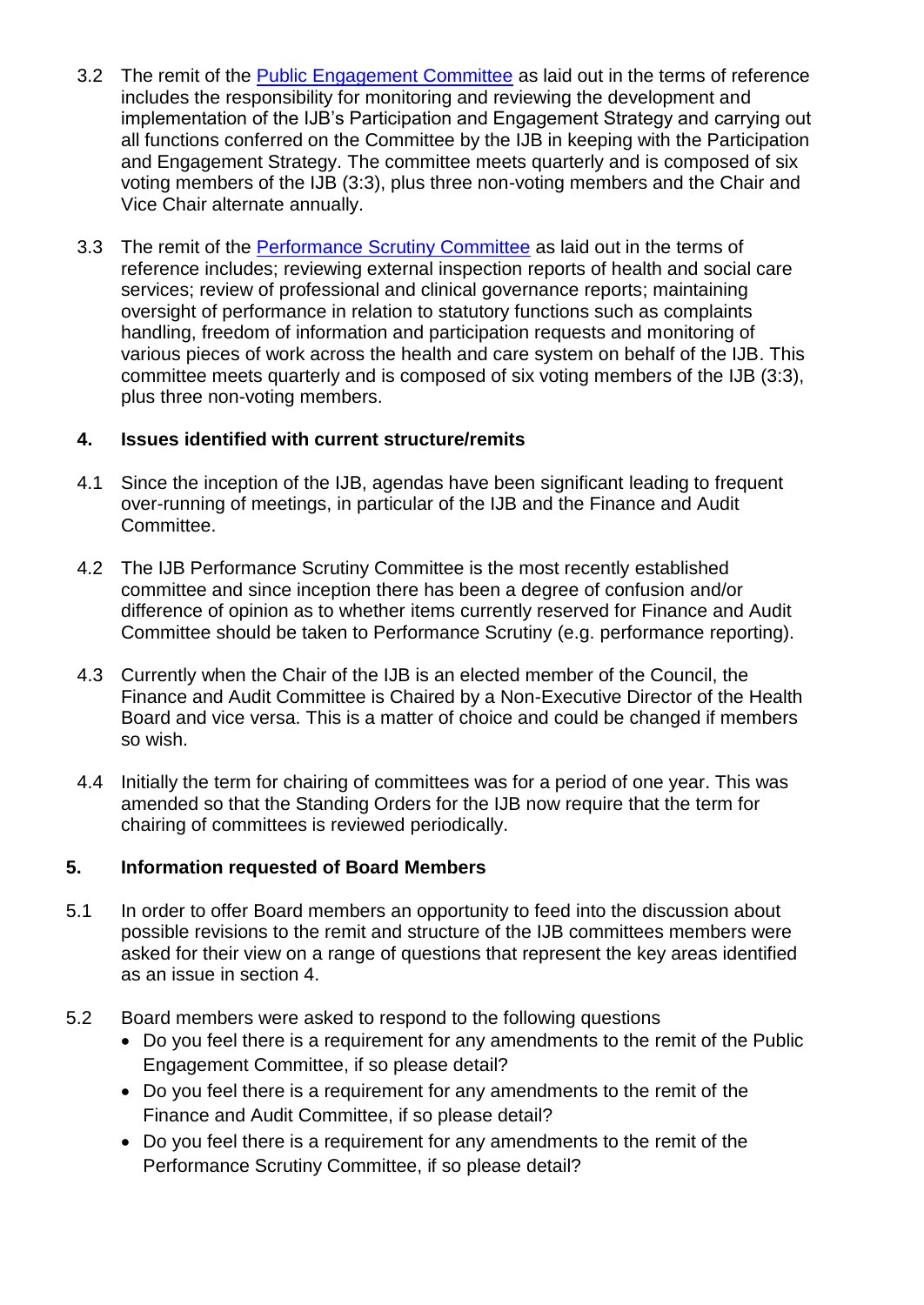- Chairing of Committees is it necessary that the Chair of the IJB and Scrutiny committees are from alternate organisations?
- Term for Committee Chairs Should the term be for 1, 2 or 3 years?
- 5.3 The questions were sent via email to all 31 Board members, with responses received from eight. What follows is a summary of the responses received.
- 5.4 None of the responses indicated an appetite or requirement to alter the remit of the Public Engagement Committee. The only comment in relation to this committee was in relation to the need to revisit the membership to ensure an appropriate level of citizen representation.
- 5.5 Weight of opinion amongst members is that the remit of the Finance and Audit Committee is confused due principally to its current remit to consider performance reporting. If the Committee structure is to be unchanged consideration should be given to removing performance and potentially transformational change updates to Performance Scrutiny Committee. This would leave Finance and Audit Committee to focus on financial performance, audit and risk but would run contrary to [CIPFA](https://www.cipfa.org/services/support-for-audit-committees)  [guidance](https://www.cipfa.org/services/support-for-audit-committees) that recommends that performance issues are considered at public sector audit committees.
- 5.6 It was also highlighted that certain items at Finance and Audit such as care inspection reports and papers on complaints better fit the defined remit of Performance Scrutiny, but should in fact be the remit of Finance and Audit, suggesting a need to clarify/alter the respective remits. It was suggested that if performance matters are to continue to be within the remit of Finance and Audit consideration to reducing the frequency of the meeting should be given in order to reflect the volume of the agenda. This would require an increase in duration.
- 5.7 Responses were mixed on whether the Chairs of the IJB and Committees should alternate between NHS and Council members. Some felt it important to maintain the representation from both organisations at that level and to prevent any perceptions of dominance from one organisation. Others felt that the spirit of integration should push us to remove those distinctions at Committee Chair level and work in partnership, not for respective organisations. It was also suggested that ability should be a predominant factor in appointing a Chair.
- 5.8 The preferred term for the Chair of committees is overwhelmingly, although not without exception, a period of two years.

#### **6. Proposed options for revised committee arrangements**

- 6.1 The options for revisions to committee arrangements that were highlighted to Board members and that emerge from the responses received are outlined below.
- 6.2 The current structure and remit of committees could be retained. This would not address the established issues with clarity of remits or the equity of sizes of agendas and subsequent tendency for the Finance and Audit Committee in particular to overrun considerably.
- 6.3 Retention of the current arrangements regarding remits would in part require increasing the duration to three hours of the Finance and Audit Committee. Any suggestion to reduce the frequency to quarterly to be in line with the other